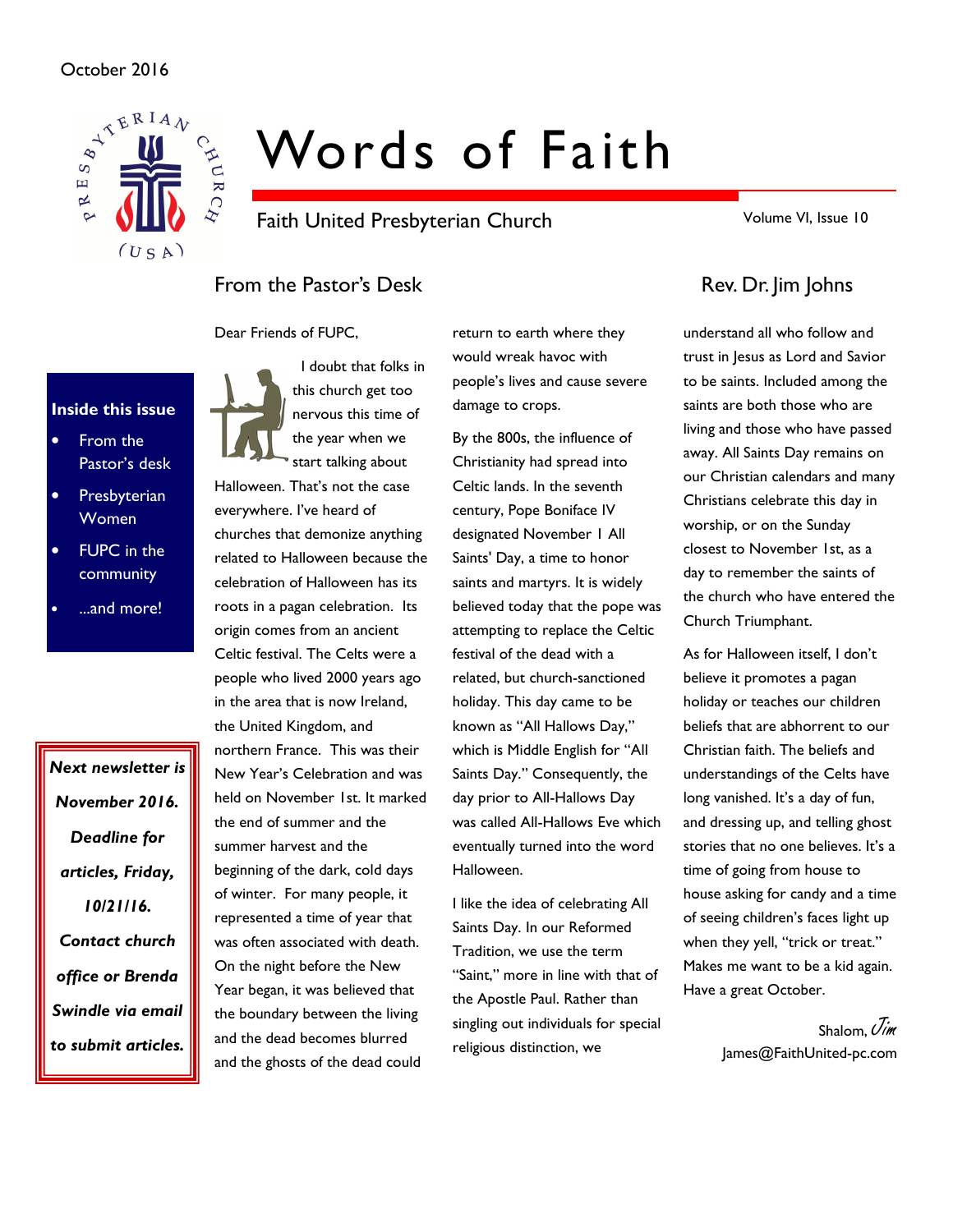# Presbyterian Women Mary Marxer

FUPC Women are into their new year of Bible study with "Who Is Jesus?" Books are available for \$10 in the office or at your circle meeting or from your circle leader.

Tuesday Morning Circle-2nd Tuesday, 10:30 am. Next meeting, 10/11. Circle moderator, Linnie Hinkle.

Thursday Morning Circle-2nd Thursday, NEW TIME, 10 am at the church, Next meeting, 10/13.

Tuesday Evening Circle-3rd Tuesday, 7:00 pm in members homes. Next meeting, 10/18, Circle moderator, Irene Simpson.

The Starboard Stitchers will next meet on Tuesday, October 4 at 1:00 pm at the church. All are invited to come help them stuff fabric animals. These animals go to toddlers when they get their shots at the North Dallas Shared Ministries clinic.

# Outreach & Evangelism and the Controllers of the Wayne Saunders



Community Pancake Breakfast will be October 8. All of FUPC is invited. Why not try it this month and bring a neighbor or friend? Good food & fellowship.

Seasons of Service Luncheon will be Monday, October 17 at the Crowne Plaza Hotel in Addison. Celebrating the power of volunteerism this year there will be 7 honorees. Proceeds from the luncheon will benefit Metrocrest Services. Hosted this year by Gloria Campos. To register or for more information go to www.metrocrestservices.org



# Church Life Brenda Burkham



The Church Life Committee will host a New Member Reception immediately after worship on Sunday, October 2, 2016. Please join us in welcoming recent new members. They are Ben & Lauren Hinely (children: Emily, Sabrina, John) and Dan & Helen Gereaux. Their directory information in on the adjacent page (p. 3).

The Church Life Committee is also looking forward to seeing everyone for a afternoon of Fun and Fellowship on Saturday October 29 from 2 pm until 4 pm. Look for the Sign up board in the Narthex in the coming weeks. We are asking some (not all) attending to bring a "White Elephant" gift for Bingo prizes. We will have light refreshments...See you there!



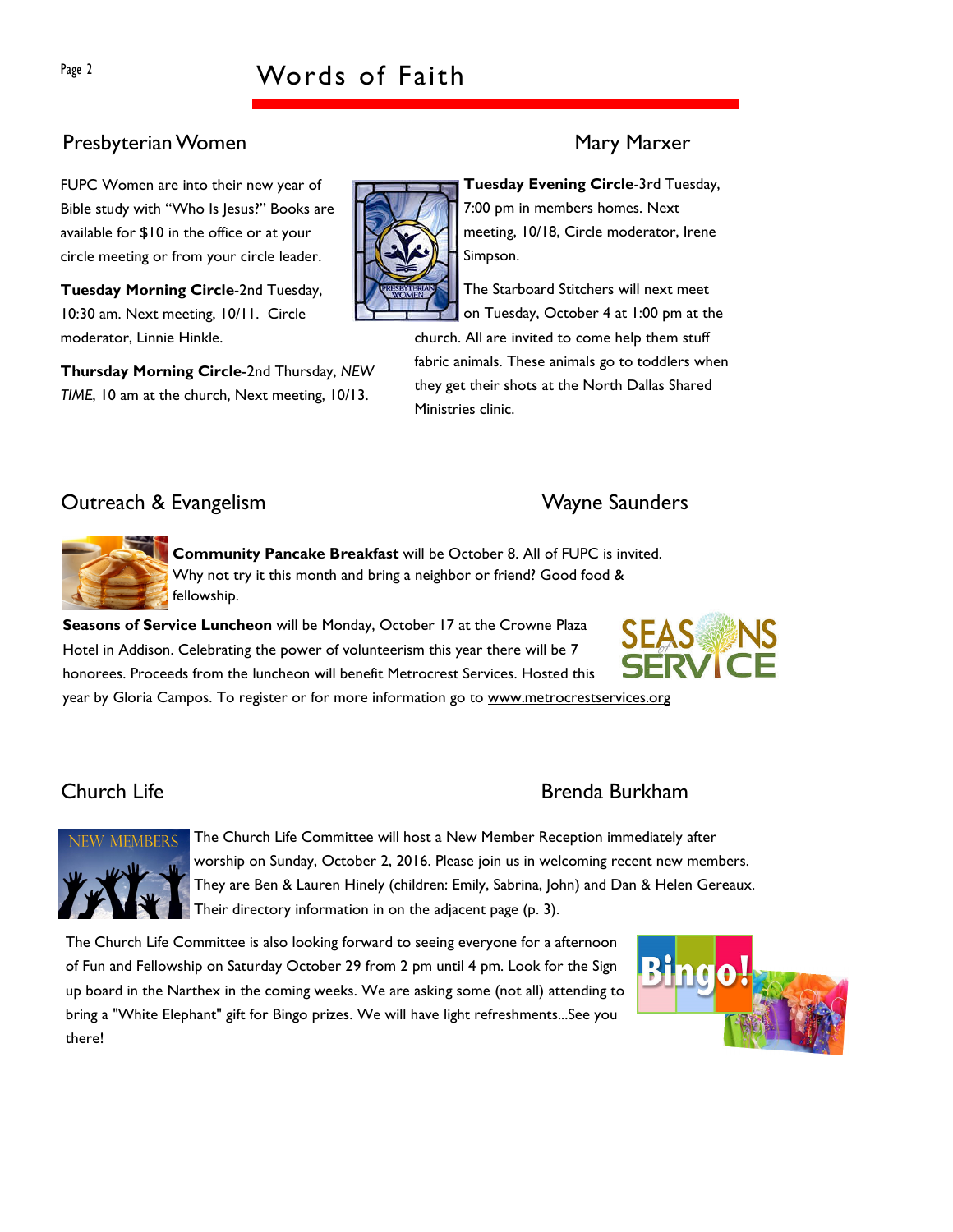# Happy Birthday!

#### October 1

- Courtland Lewis
- Wanda Mosher
- October 5
- James West
- October 11
- Kim Sloey
- Carol West

## October 13 Lloyd Yost

- October 14
- Lois Duell
- Beth Jones
- Aileen Tiemann

# October 26

- Lisa Laclede
- Aaron Russ
- October 29 Lois Norton



# Prayer Concerns

#### Prayers for:

- Oscar Bennedsen
- Dale Durcholz
- **Elizabeth Hendricks**
- Roger Jones
- Ray Kirchmeyer (David's brother)
- **Lilas Kinch**
- Sugie Maxfield
- Sherrard Family
- Dorothea Sooby
- Alan Swope

## Rehab/At Home:

- ♥ Earl Blackney
- ♥ Lois Davenport
- Bobbie & J.R. Jones
- ♥ Henry Knight
- **Betty Laney**
- ♥ Joanne McKnight
- Anne Mobley
- Wanda Mosher
- **Freddie Simmons**

# Notes & News from the Pews



Doris Rose (now living near daughter) 3141 Dalhart Drive, #124 Fort Worth, TX 76179 Cell Phone: 214-793-6182



Please remember to notify the church office if your contact information changes.

### New Members (9/11/2016)

#### Ben & Lauren Hinely

Emily (6), Sabrina (2), John (6 months) 14600 Marsh Lane, #2033 Addison, TX 75001 (Ben cell) 404-771-5338 (Lauren cell) 404-401-7483





Dan & Helen Gereaux 11700 Luna Road, #11309 Farmers Branch, TX 75234 (Dan cell) 832-857-5240 (Helen cell) 832-857-5241